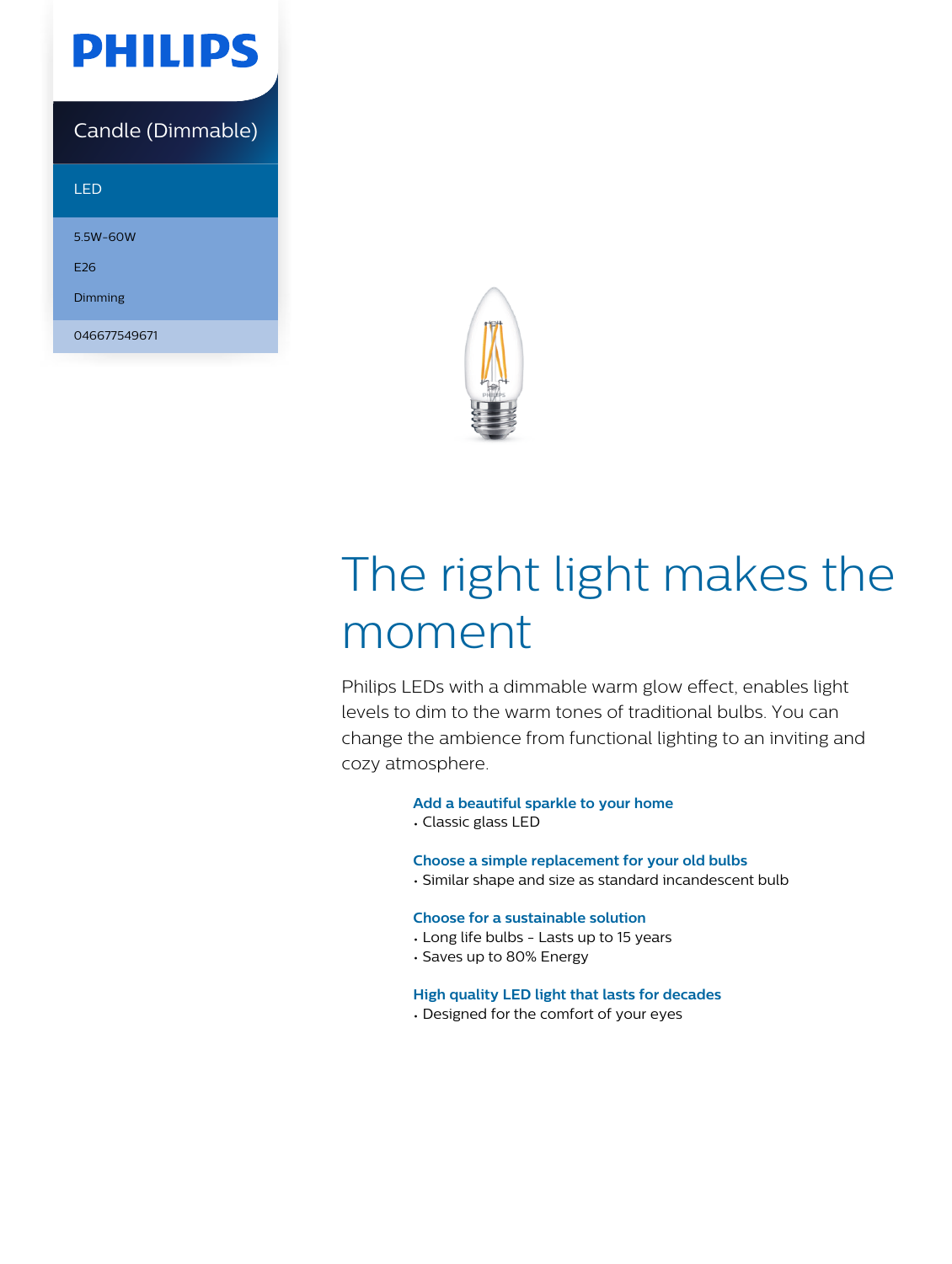### 046677549671

# **Highlights**

#### **Glass Design**

The look you love, the performance you expect. Classic glass designs replicate the beautiful.

#### **Replaces standard incandescent**

With its beautiful design and familiar shape, this energy-saving LED bulb is the perfect sustainable replacement for traditional incandescent bulbs.

#### **15,000-hour rated average life**



With a lifetime of up to 15,000 hours, you can reduce the hassle of frequently replacing your light bulbs, and enjoy a perfect lighting solution for over 15 years.

## **Specifications**

#### **Bulb characteristics**

- Dimmable: Yes
- Intended use: Indoor
- Lamp shape: B11
- Socket: E26
- Technology: LED
- Type of glass: Clear

#### **Bulb dimensions**

- Height: 9.2 cm
- Weight: 0.02 kg
- Width: 3.5 cm

#### **Durability**

- Average life (at 2.7 hrs/day): 15 year(s)
- Lumen maintenance factor: 70%
- Nominal lifetime: 15,000 hour(s)
- Number of switch cycles: 20,000

#### **Saves up to 80% Energy**



Enjoy the energy-savings of LEDs without sacrificing light quality. Instantly save over 80% in energy by replacing your existing incandescent or halogen bulbs

#### **Designed for the comfort of your eyes**



It's easy to see how harsh lighting can strain the eyes. Too bright, and you get glare. Too soft and you experience flicker. Now you can gently light up your world with LEDs designed to go easy on the eyes, and create the perfect ambience for your home.

#### **Light characteristics**

- Color consistency: 4SDCM
- Color rendering index (CRI): 90
- Color temperature: 2700-2200 K
- Nominal luminous flux: 500 lumen
- Starting time: <0.5 s
- Warm-up time to 60% light: Instant full light

#### **Miscellaneous**

• EyeComfort: Yes

#### **Other characteristics**

- Lamp current: 60 mA
- Efficacy: 90 lm/W